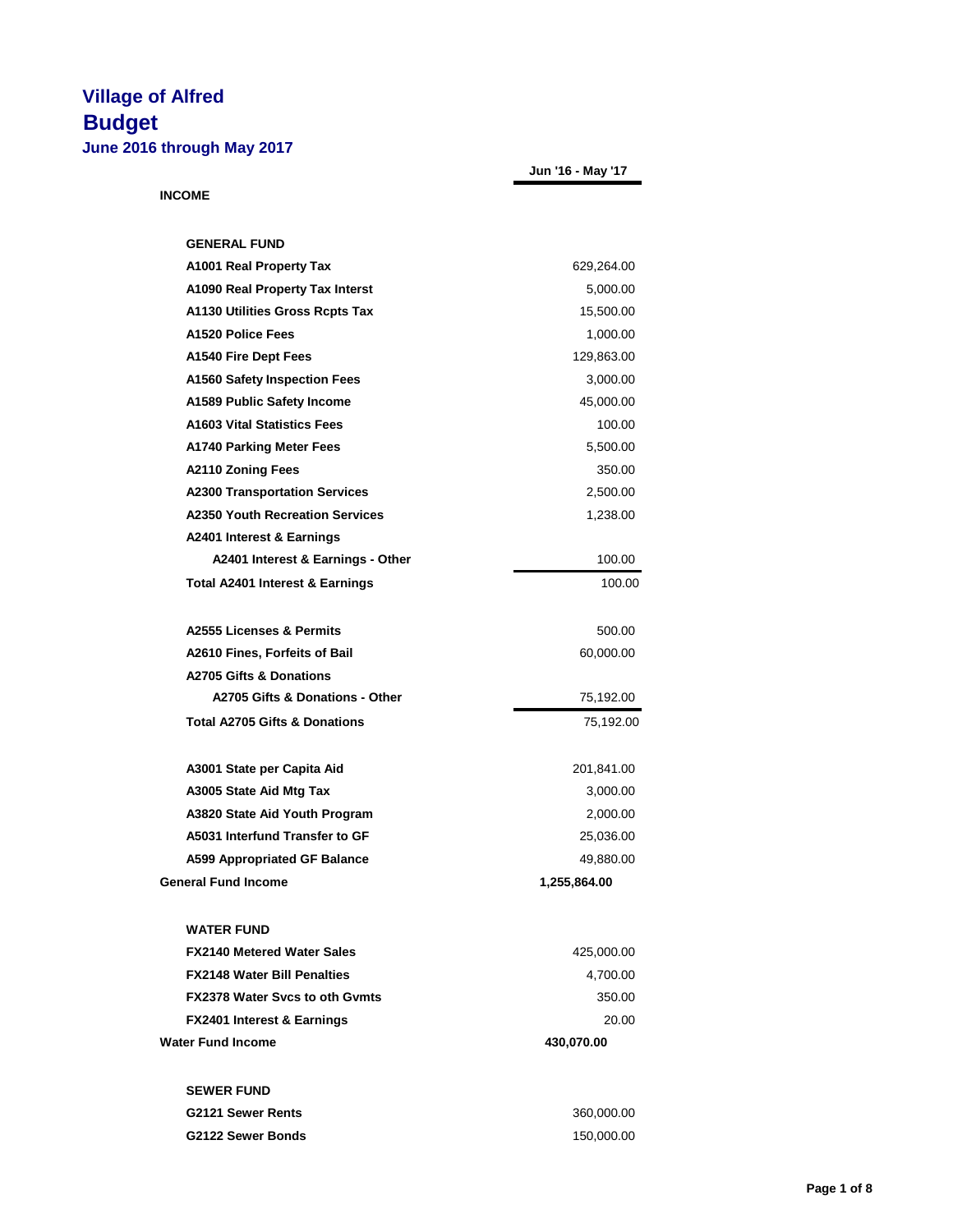|                                | Jun '16 - May '17 |
|--------------------------------|-------------------|
| G2130 Waste Disposal - Other   | 15,000.00         |
| G2401 Interest & Earnings      | 20.00             |
| G5031 Interfund Transfer to SF | 47,750.00         |
| G599 Appropriated SF Balance   | 26,499.50         |
| <b>Sewer Fund Income</b>       | 599,269.50        |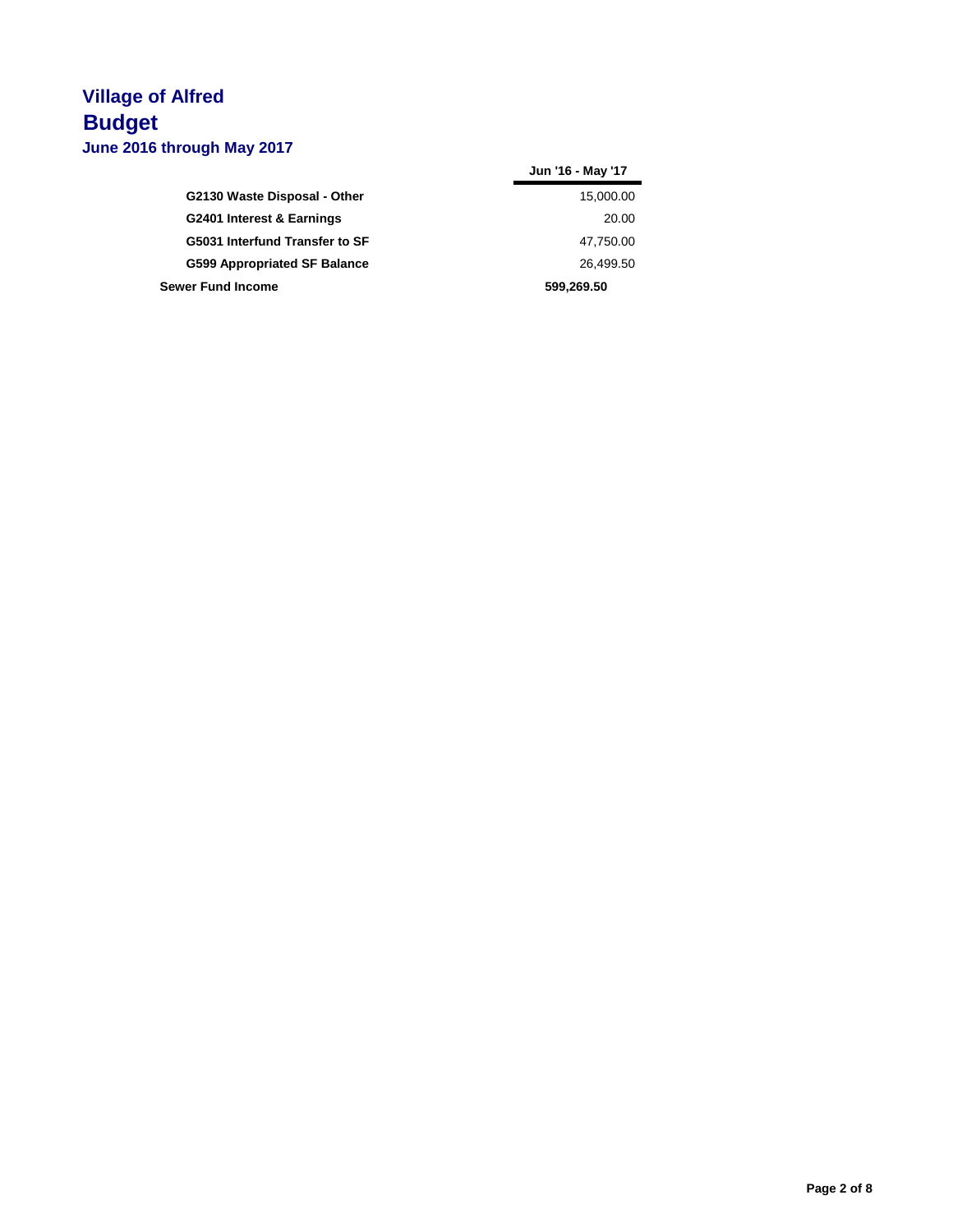|                                              | Jun '16 - May '17 |
|----------------------------------------------|-------------------|
| <b>EXPENSE</b>                               |                   |
| <b>GENERAL FUND</b>                          |                   |
| A10101 - Village Board Salaries              | 6,000.00          |
| <b>A10104 Village Board Expenses</b>         | 100.00            |
| <b>A11101 Justice Court Salaries</b>         |                   |
| A11101.1400 Justice Court PT                 | 6,250.00          |
| A11101 Justice Court Salaries - Other        | 12,000.00         |
| <b>Total A11101 Justice Court Salaries</b>   | 18,250.00         |
| <b>A11104 Justice Court Expenses</b>         |                   |
| A11104.4100 Court Supplies                   | 750.00            |
| A11104.4206 Court Telephone                  | 600.00            |
| A11104.4400 Court Prof. Svcs.                | 50.00             |
| A11104.4408 Court Training                   | 200.00            |
| A11104.4410 Court Computer Svc.              | 1,600.00          |
| A11104.4600 Court Maint.                     | 50.00             |
| <b>Total A11104 Justice Court Expenses</b>   | 3,250.00          |
| <b>A11801 Court Acting Justice</b>           | 500.00            |
| A12101 Mayor Salary                          | 6,000.00          |
| A12104 Mayor Expenses                        | 600.00            |
| A13204 Auditing & Accounting                 | 8,500.00          |
| A13251 Clerk-Treasurer Salaries              |                   |
| A13251.1400 Clerk Salary                     | 12,500.00         |
| A13251 Treasurer Salary                      | 14,375.00         |
| <b>Total A13251 Clerk-Treasurer Salaries</b> | 26,875.00         |
| A13254 Clerk-Treasurer Expenses              |                   |
| A13254.4100 Clerk Supplies                   | 700.00            |
| A13254.4206 Clerk Telephone                  | 600.00            |
| A13254.4400 Clerk Prof. Svcs.                | 1,000.00          |
| A13254.4408 Clerk Training                   | 1,000.00          |
| A13254.4700 Clerk Misc. Exp.                 | 150.00            |
| <b>Total A13254 Clerk-Treasurer Expenses</b> | 3,450.00          |
| <b>A13554 Assessment Expenses</b>            | 900.00            |
| A14201 Attorney Fees                         | 9,000.00          |
| A14204 Attorney Expenses                     | 300.00            |
| A14501 Elections - Wages                     | 420.00            |
| <b>A14504 Elections Expenses</b>             | 1,000.00          |
| A16202 Buildings Equipment                   | 4,000.00          |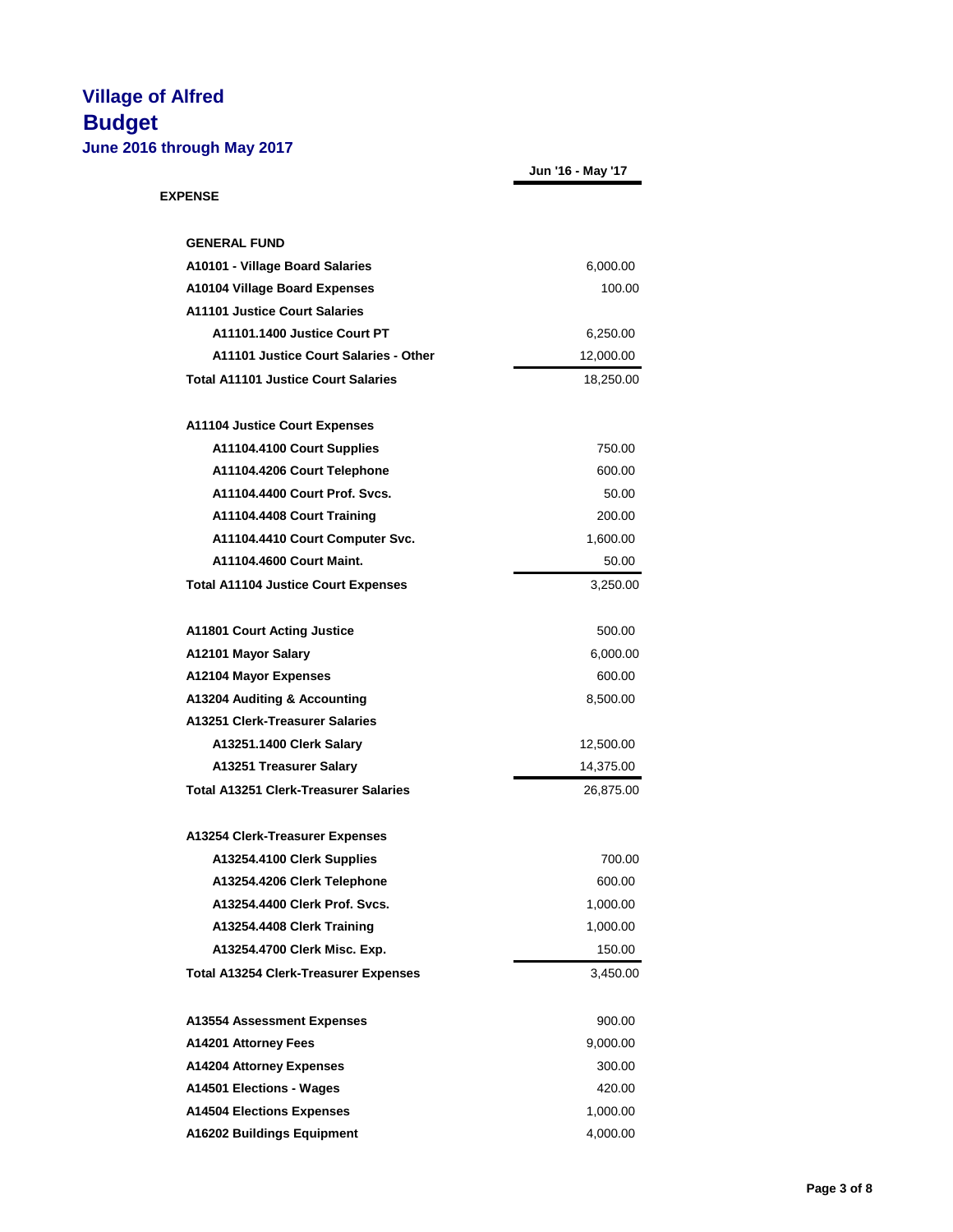|                                              | Jun '16 - May '17 |
|----------------------------------------------|-------------------|
| A16204 Village Hall Expenses                 |                   |
| A16204.4100 Vill. Hall Supplies              | 1,500.00          |
| A16204.4205 Village Hall Elect.              | 5,500.00          |
| A16204.4400 Vill. Hall Prof Svc              | 3,500.00          |
| A16204.4600 Village Hall Maint.              | 13,000.00         |
| <b>Total A16204 Village Hall Expenses</b>    | 23,500.00         |
| <b>A16504 Central Communications</b>         | 1,750.00          |
| A16704 Central Print/Mail                    | 4,100.00          |
| A16802 Data Processing Equip.                | 500.00            |
| A16804 Data Processing Expenses              | 2,000.00          |
| A19104 Unallocated Insurance                 | 59,000.00         |
| A19204 Municipal Assoc. Dues                 | 2,316.00          |
| A19894 Special Items - Misc.                 | 1,000.00          |
| <b>A19904 Contingency Account</b>            | 20,000.00         |
| <b>A31201 Police Salaries</b>                |                   |
| A31201.1100 Police Overtime                  | 25,000.00         |
| A31201.1400 Police Part-time                 | 35,000.00         |
| A31201 Police Salaries - Other               | 290,000.00        |
| <b>Total A31201 Police Salaries</b>          | 350,000.00        |
| <b>A31202 Police Equipment</b>               | 4,000.00          |
| <b>A31204 Police Expenses</b>                |                   |
| A31204.4100 Police Supplies                  | 5,000.00          |
| A31204.4102 Police Uniforms                  | 4,000.00          |
| A31204.4203 Police Gasoline                  | 8,000.00          |
| A31204.4206 Police Telephone                 | 2,200.00          |
| A31204.4400 Police Prof. Svc.                | 700.00            |
| A31204.4404 Police Auto Expense              | 5,500.00          |
| A31204.4408 Police Training                  | 5,000.00          |
| A31204.4410 Police Computer Svc              | 2,000.00          |
| A31204.4600 Police Maint. Exp.               | 1,000.00          |
| A31204.4700 Police Misc. Exp.                | 1,000.00          |
| <b>Total A31204 Police Expenses</b>          | 34,400.00         |
| <b>A33204 Traffic Control Expenses</b>       | 2,500.00          |
| <b>A34104 Fire Protection Fees</b>           | 129,863.00        |
| A36201 Safety Inspection Salary              |                   |
| A36201.1400 Safety Inspect. PT               | 750.00            |
| A36201 Safety Inspection Salary - Other      | 8,710.00          |
| <b>Total A36201 Safety Inspection Salary</b> | 9,460.00          |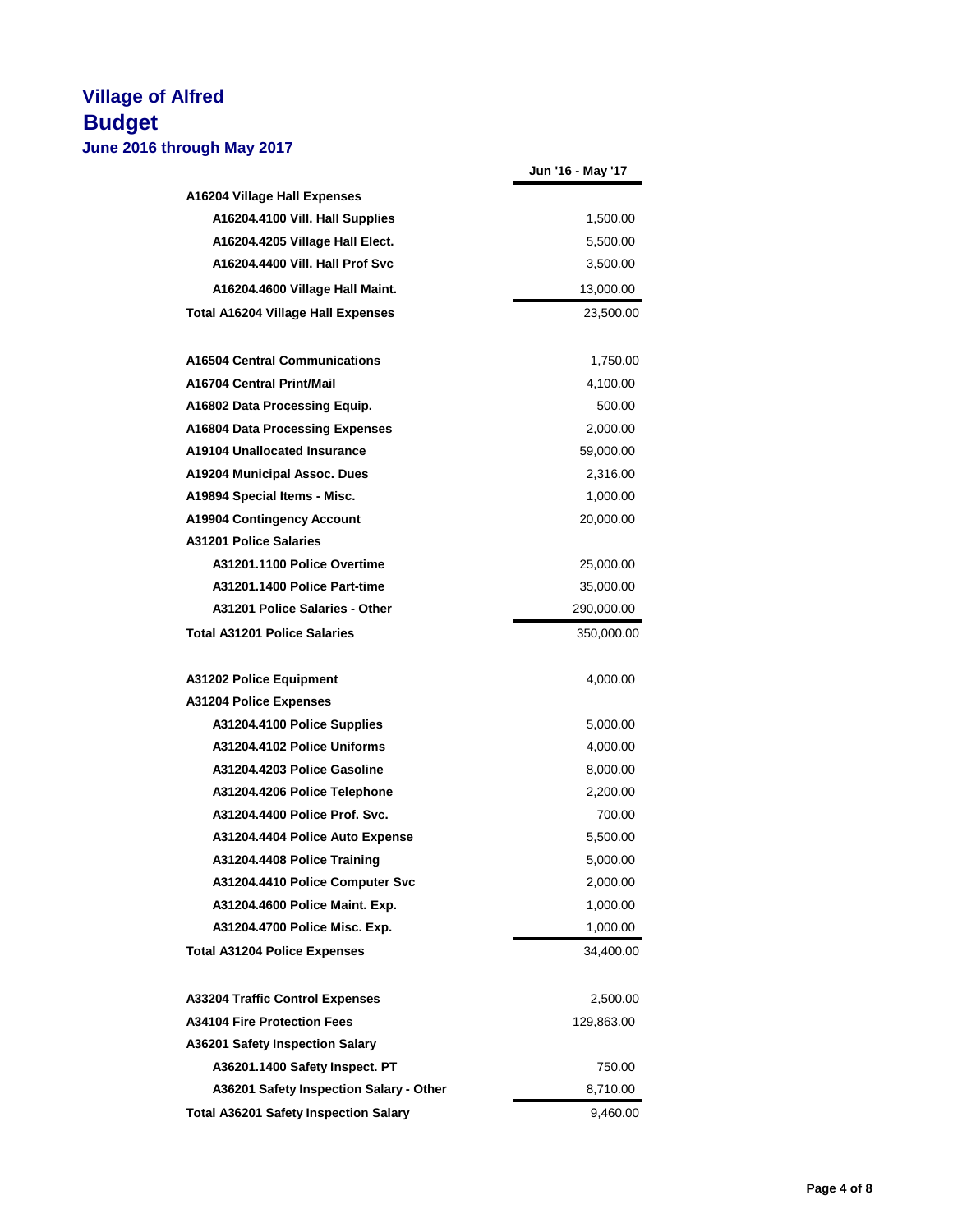|                                              | Jun '16 - May '17 |
|----------------------------------------------|-------------------|
| <b>A40204 Vital Statistics Fee</b>           | 100.00            |
| A45404 Ambulance Fees                        | 3,770.00          |
| A51101 General Repairs Wages                 |                   |
| A51101.1100 Gen. Rprs Overtime               | 2,700.00          |
| A51101.1400 Gen. Rprs Parttime               | 4,500.00          |
| A51101 General Repairs Wages - Other         | 73,400.00         |
| <b>Total A51101 General Repairs Wages</b>    | 80,600.00         |
| A51102 General Repairs Equip.                |                   |
| A51102.2100 Gen. Capital Equip.              | 33,000.00         |
| Total A51102 General Repairs Equip.          | 33,000.00         |
| <b>A51104 General Repairs Expense</b>        |                   |
| A51104.4100 Gen. Rprs. Supplies              | 3,500.00          |
| A51104.4102 Gen. Rprs. Uniforms              | 3,000.00          |
| A51104.4109 Sand/Salt                        | 5,000.00          |
| A51104.4203 Gen. Rprs. Gasoline              | 10,000.00         |
| A51104.4205 Village Shop Electr              | 1,300.00          |
| A51104.4206 Village Shop Teleph              | 1,300.00          |
| A51104.4207 Village Shop Heat                | 3,500.00          |
| A51104.4400 Gen. Rprs Prof. Svc              | 1,000.00          |
| A51104.4404 Gen. Rprs. Auto Exp              | 4,500.00          |
| A51104.4408 Gen. Rprs. Training              | 900.00            |
| A51104.4600 Gen. Rprs. Maint.                | 8,500.00          |
| <b>Total A51104 General Repairs Expense</b>  | 42,500.00         |
| <b>A51824 Street Lighting Expenses</b>       |                   |
| A51824.4600 Street Light. Maint              | 2,000.00          |
| A51824 Street Lighting Expenses - Other      | 25,500.00         |
| <b>Total A51824 Street Lighting Expenses</b> | 27,500.00         |
| A54104 Sidewalks                             | 2,000.00          |
| <b>A73104 Youth Programs Expenses</b>        | 7,500.00          |
| <b>A80101 Zoning Salaries</b>                | 8,710.00          |
| <b>A80104 Zoning Expenses</b>                | 1,500.00          |
| <b>A80204 Planning Expenses</b>              |                   |
| A80204.4408 Planning Training                | 800.00            |
| A80204 Planning Expenses - Other             | 350.00            |
| <b>Total A80204 Planning Expenses</b>        | 1,150.00          |

**A81402 Storm Sewers Imprvmts** 2,000.00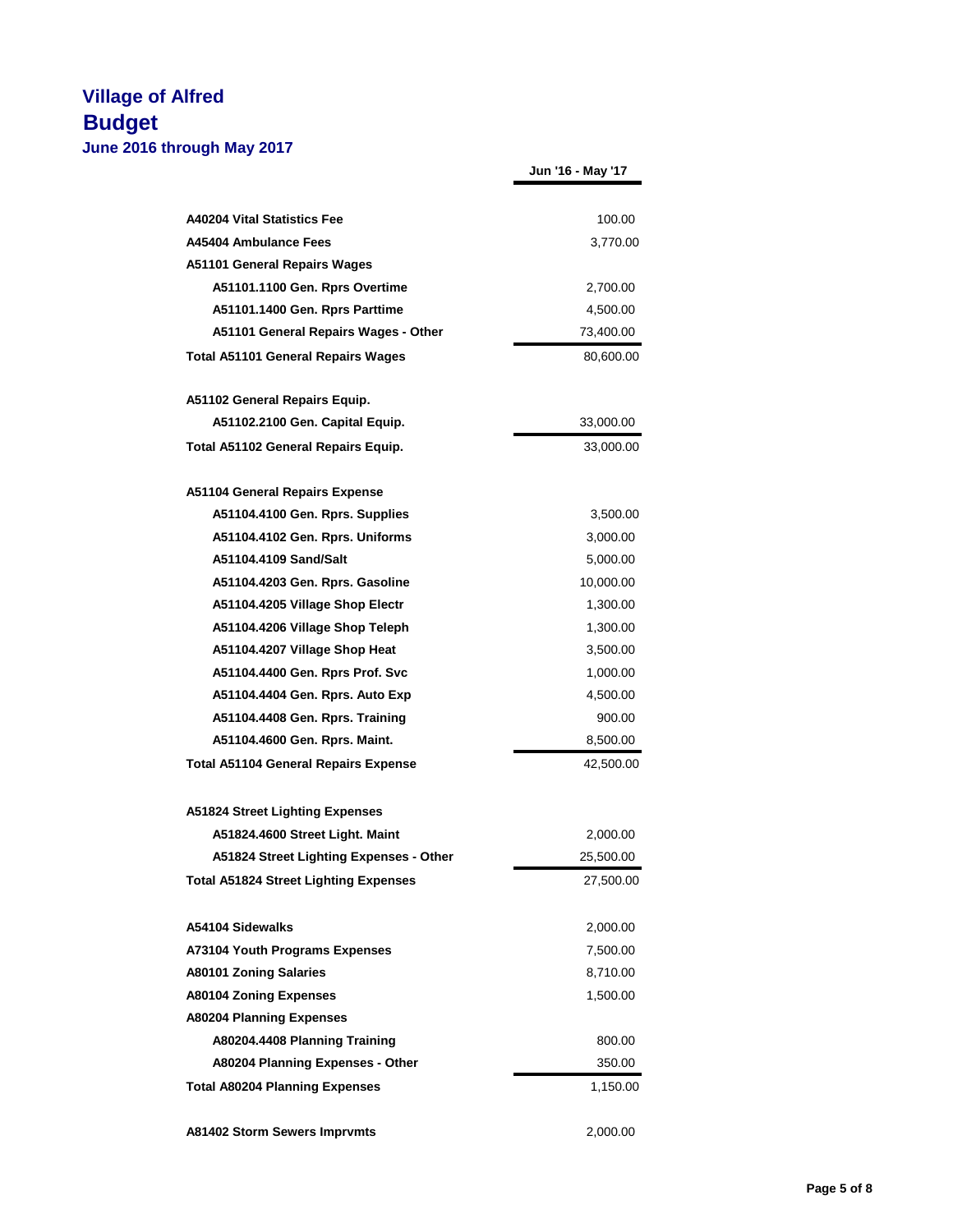|                                       | Jun '16 - May '17 |
|---------------------------------------|-------------------|
| A81604 Refuse/Garbage Expense         | 68,600.00         |
| <b>A85104 Beautification</b>          | 350.00            |
| A85602 Shade Trees                    | 2,000.00          |
| <b>A90108 State Retirement</b>        | 23,400.00         |
| <b>A90158 Police Retirement</b>       | 78,000.00         |
| <b>A90308 Social Security</b>         | 45,000.00         |
| A90408 Workers Comp.                  | 9,650.00          |
| A90608 Medical Insurance              | 85,000.00         |
| <b>General Fund Expense</b>           | 1,255,864.00      |
| <b>WATER FUND</b>                     |                   |
| <b>FX83101 Water Admin, Salaries</b>  |                   |
| FX83101.1400 Water Admin, Clerk       | 6,250.00          |
| FX83101 Water Admin, Treasurer        | 7,187.50          |
| Total FX83101 Water Admin, Salaries   | 13,437.50         |
| FX83102 Water Admin. Equipment        | 2,500.00          |
| FX83104 Water Admin. Expenses         |                   |
| FX83104.4100 Water Admin Supply       | 1,000.00          |
| FX83104.4400 Water Admin ProSvc       | 3,000.00          |
| FX83104.4408 Water Admin Train.       | 1,000.00          |
| FX83104.4600 Water Admin Maint.       | 50.00             |
| FX83104.4700 Water Admin Misc         | 200.00            |
|                                       |                   |
| Total FX83104 Water Admin. Expenses   | 5,250.00          |
| <b>FX83204 Water Source Expenses</b>  |                   |
| FX83204.4205 Water Electric           | 64,500.00         |
| FX83204.4206 Water Telephone          | 1,800.00          |
| FX83204.4207 Water Natural Gas        | 2,200.00          |
| Total FX83204 Water Source Expenses   | 68,500.00         |
| FX83304 Water Purification Exp.       |                   |
| FX83304.4100 Water Purif. Spply       | 4,000.00          |
| FX83304.4411 Water Lab Tests          | 4,000.00          |
| Total FX83304 Water Purification Exp. | 8,000.00          |
| <b>FX83401 Water Distr. Salaries</b>  |                   |
| <b>FX83401.1100 Water Dist. OT</b>    | 15,500.00         |
| <b>FX83401.1400 Water Dist. PT</b>    | 4,500.00          |
| FX83401 Water Distr. Salaries - Other | 54,600.00         |
| Total FX83401 Water Distr. Salaries   | 74,600.00         |
|                                       |                   |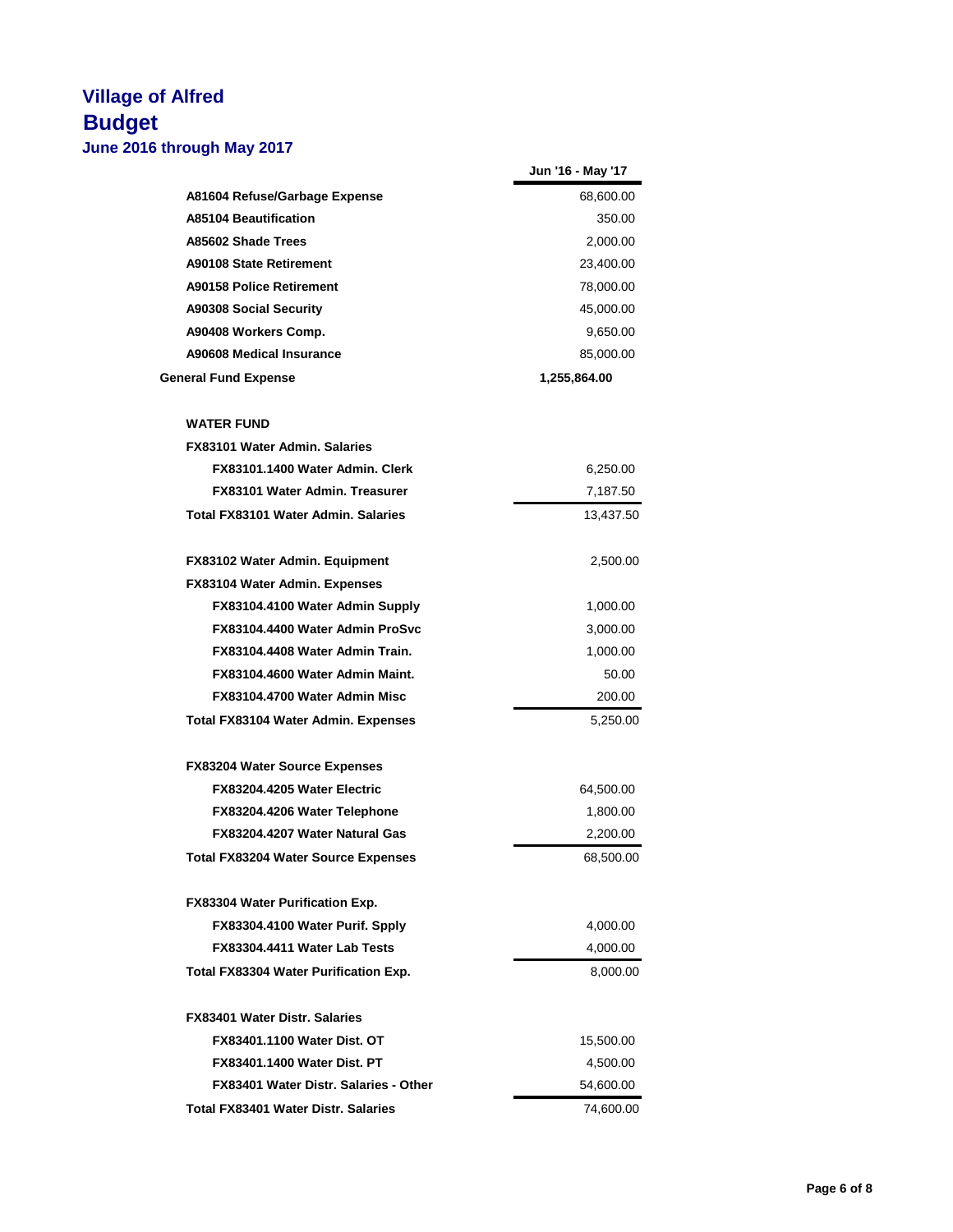|                                                                        | Jun '16 - May '17     |
|------------------------------------------------------------------------|-----------------------|
|                                                                        |                       |
| <b>FX83402 Water Dist. Equipment</b><br>FX83402.2100 Water Cap. Outlay | 45,000.00             |
| FX83402 Water Dist. Equipment - Other                                  | 18,500.00             |
| Total FX83402 Water Dist. Equipment                                    | 63,500.00             |
|                                                                        |                       |
| <b>FX83404 Water Dist. Expenses</b>                                    |                       |
| FX83404.4100 Water Dist. Supply                                        | 4,000.00              |
| FX83404.4400 Water Prof. Sycs                                          | 2,000.00              |
| <b>FX83404.4600 Water Maint.</b>                                       | 2,500.00              |
| FX83404.4700 Water Misc. Exp.                                          | 500.00                |
| <b>Total FX83404 Water Dist. Expenses</b>                              | 9,000.00              |
| <b>FX90108 Retirement</b>                                              | 16,000.00             |
| <b>FX90308 Social Security</b>                                         | 7,500.00              |
| FX90408 Workers Comp.                                                  | 1,770.00              |
| <b>FX90608 Medical Insurance</b>                                       | 35,500.00             |
| FX99010 Transfer to GF and/or SF                                       | 72,786.00             |
| FX 962 Reserve for Capital Expenditures                                | 10,000.00             |
| <b>FX90898 Employee Benefits (ERIP)</b>                                | 18,000.00             |
| <b>Water Fund Expense</b>                                              | 406,343.50            |
| <b>Water Fund Contribution to Reserves</b>                             | 23,726.50             |
| <b>SEWER FUND</b>                                                      |                       |
| G81101 Sewer Admin. Salary                                             |                       |
| G81101.1400 Sewer Admin Clerk                                          | 6,250.00              |
| G81101 Sewer Admin. Salary Treasurer                                   | 7,187.50              |
| Total G81101 Sewer Admin. Salary                                       | 13,437.50             |
| G81102 Sewer Admin. Equipment                                          | 2,500.00              |
| G81104 Sewer Admin Expenses                                            |                       |
| G81104.4100 Admin. Supply                                              | 1,000.00              |
| G81104.4400 Admin. Tech Svcs                                           | 10,000.00             |
| G81104.4408 Admin. Training                                            | 1,000.00              |
| G81104.4411 Sewer Lab Tests                                            | 10,000.00             |
|                                                                        | 500.00                |
| G81104.4600 Sewer Admin Maint.                                         |                       |
| G81104.4700 Sewer Admin. Misc.                                         | 100.00                |
| <b>Total G81104 Sewer Admin Expenses</b>                               |                       |
| G81204 WWTP Collect. System Exp                                        | 22,600.00<br>2,000.00 |